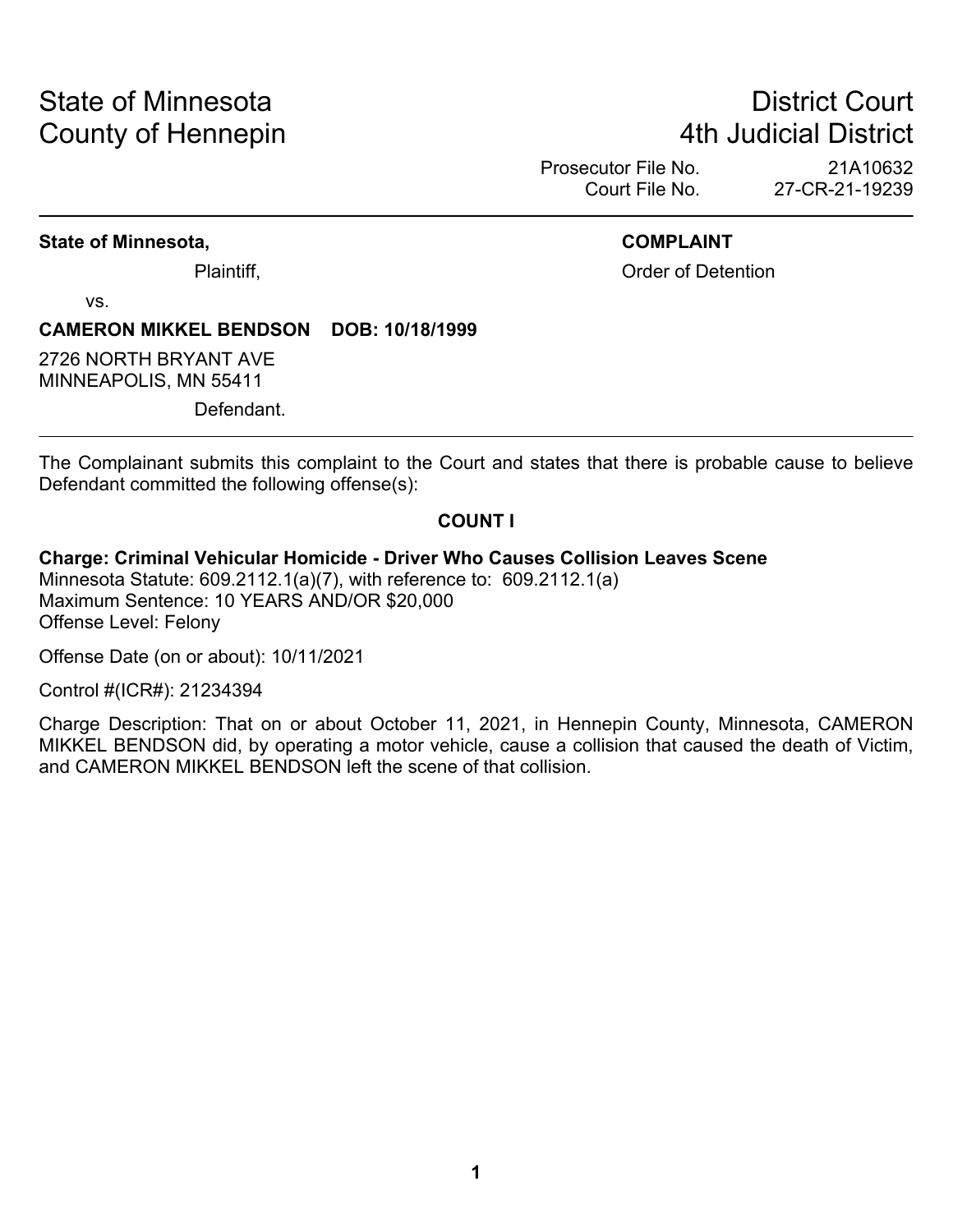### **STATEMENT OF PROBABLE CAUSE**

Complainant has investigated the facts and circumstances of this offense and believes the following establishes probable cause:

On or about October 11, 2021, at approximately 2:25 p.m., Minneapolis police officers responded to a hit and run that occurred at the intersection of West Broadway Avenue and Aldrich Avenue North, in Minneapolis, Hennepin County, Minnesota. Upon arrival, officers observed an unconscious female, "Victim," laying sprawled out in the middle of the intersection. A small crowd was gathering around the female with several people yelling that a white Jeep vehicle had struck Victim and drove off. Officers spoke with several witnesses who stated that Victim was in a motorized scooter crossing in the crosswalk when a white Jeep Grand Cherokee vehicle ran a red light and struck Victim. The Jeep did not stop and continued to drive away from the scene. Witnesses described the driver. Officers observed debris from the motorized scooter scattered in the intersection.

Officers reviewed Milestone video of the incident. Video shows Victim riding a motorized scooter heading south on Aldrich Avenue North. As Victim crosses West Broadway Avenue in the crosswalk, a white Jeep Grand Cherokee, license plate HAX-155, traveling West on West Broadway Avenue runs the red light, crashes into Victim, and continues driving down Broadway Avenue without stopping. The force of the collision destroys the motorized scooter and throws Victim across the intersection to the other side of Broadway Avenue. Victim appears unconscious from that point on. Victim was crossing during a green light and had the right-of-way.

Victim was taken to North Memorial Hospital by ambulance where she was pronounced deceased.

DVS records indicate the most recent purchaser of the Jeep vehicle was CAMERON MIKKEL BENDSON (DOB: 10/18/99), hereinafter "Defendant." Defendant's appearance matches the description provided by witnesses at the scene. Officers discovered an unrelated call from the day before, October 10, 2021, where witnesses reported Defendant was high on methamphetamine and driving a white Jeep vehicle. Defendant is a known methamphetamine user.

On October 12, 2021, at approximately 1:45 a.m., Minnesota State Patrol troopers located Defendant's Jeep vehicle in the median of Highway 100, in the City of Brooklyn Park. It appeared the vehicle had crashed, and the interior of the vehicle had been set on fire. The driver had left the scene prior to law enforcement arriving.

October 12, 2021, at approximately noon, St. Anthony police officers received a call regarding a suspicious person in the alley behind a business located on Pentagon Drive, in St. Anthony. Officers responded and located Defendant sitting in a stolen vehicle. Defendant was arrested. Officers spoke with witnesses and were told that Defendant was an ex-employee at the business. Witnesses stated Defendant arrived at the business that day and appeared to be under the influence of drugs.

Defendant is currently in custody.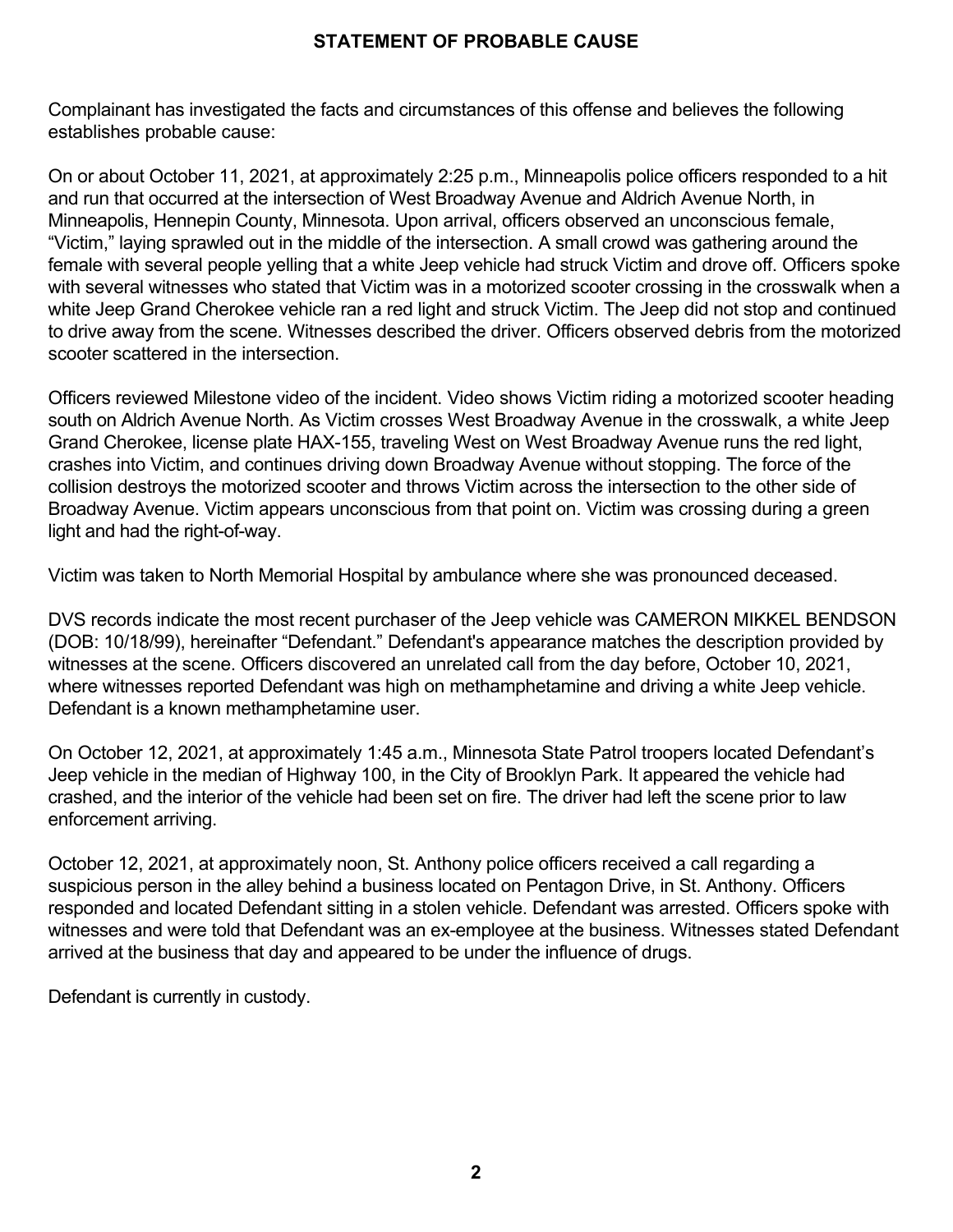#### **SIGNATURES AND APPROVALS**

Complainant requests that Defendant, subject to bail or conditions of release, be: (1) arrested or that other lawful steps be taken to obtain Defendant's appearance in court; or (2) detained, if already in custody, pending further proceedings; and that said Defendant otherwise be dealt with according to law.

Complainant declares under penalty of perjury that everything stated in this document is true and correct. Minn. Stat. § 358.116; Minn. R. Crim. P. 2.01, subds. 1, 2.

**Complainant** Robert Dale **Robert Dale** Electronically Signed: **Sergeant** 350 S 5th St Minneapolis, MN 55415-1389 Badge: 1414

10/14/2021 10:50 AM Hennepin County, MN

**Electronically Signed:** 10/14/2021 10:46 AM

Being authorized to prosecute the offenses charged, I approve this complaint.

| <b>Prosecuting Attorney</b> | Kevin C Lin<br><b>Assistant County Attorney</b> |  |  |  |
|-----------------------------|-------------------------------------------------|--|--|--|
|                             | 300 S 6th St                                    |  |  |  |
|                             | Minneapolis, MN 55487                           |  |  |  |
|                             | $(612)$ 348-5550                                |  |  |  |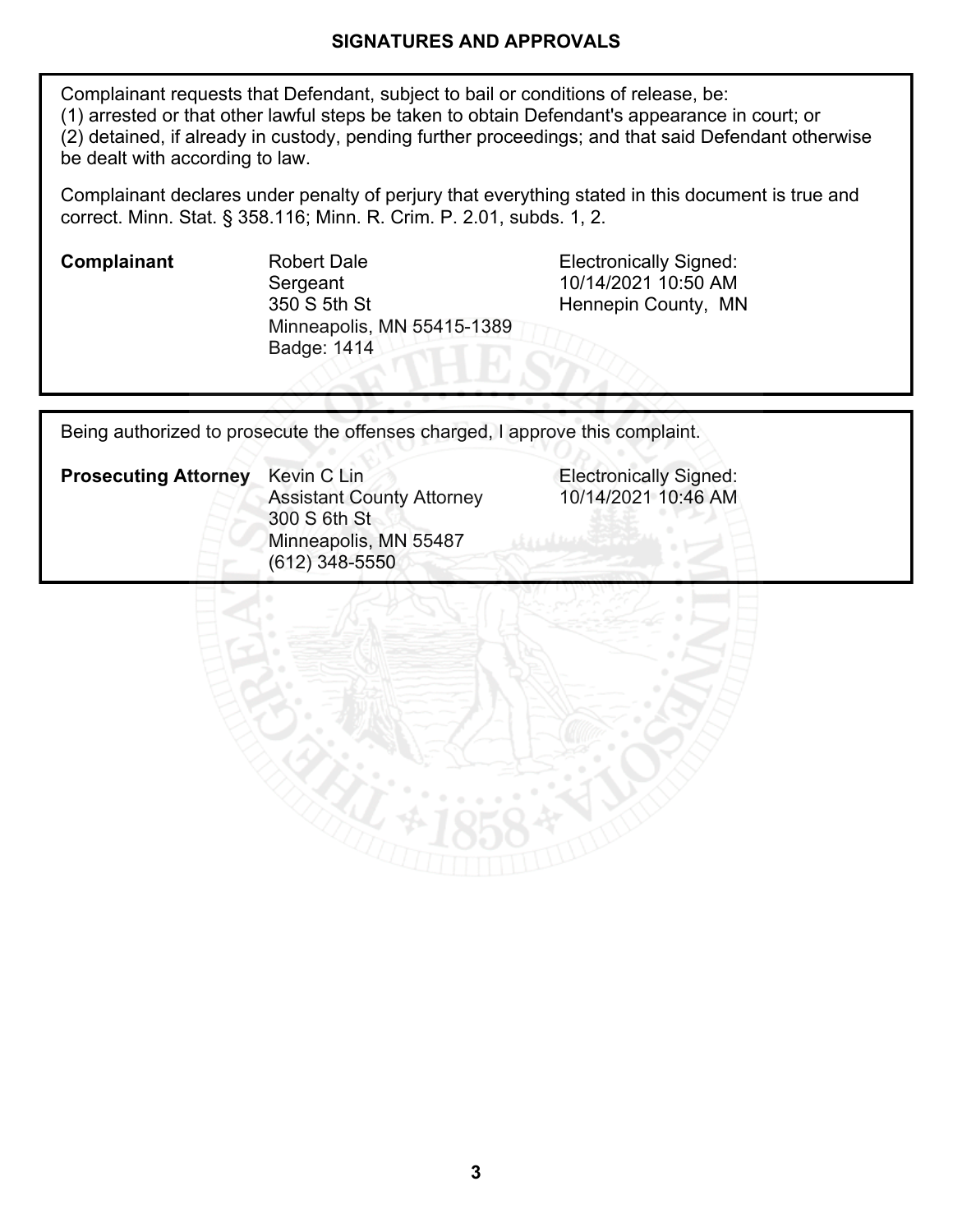#### **FINDING OF PROBABLE CAUSE**

From the above sworn facts, and any supporting affidavits or supplemental sworn testimony, I, the Issuing Officer, have determined that probable cause exists to support, subject to bail or conditions of release where applicable, Defendant's arrest or other lawful steps be taken to obtain Defendant's appearance in court, or Defendant's detention, if already in custody, pending further proceedings. Defendant is therefore charged with the above-stated offense(s).

| $\blacksquare$                                |
|-----------------------------------------------|
| NDANT, ARE SUMMONED to appear<br>، complaint. |
| onse to this SUMMONS, a WARRANT FC            |

# **SUMMONS**

THEREFORE YOU, THE DEFENDANT, ARE SUMMONED to appear as directed in the Notice of Hearing before the above-named court to answer this

IF YOU FAIL TO APPEAR in response to this SUMMONS, a WARRANT FOR YOUR ARREST shall be issued.



To the Sheriff of the above-named county; or other person authorized to execute this warrant: I order, in the name of the State of Minnesota, that the Defendant be apprehended and arrested without delay and brought promptly before the court (if in session), and if not, before a Judge or Judicial Officer of such court without unnecessary delay, and in any event not later than 36 hours after the arrest or as soon as such Judge or Judicial Officer is available to be dealt with according to law.

*Execute in MN Only Execute Nationwide Execute in Border States*



Since the Defendant is already in custody, I order, subject to bail or conditions of release, that the Defendant continue to be detained pending further proceedings.

Bail: \$150,000.00

Conditions of Release: No use of drugs/alcohol; Random UAs; No Driving without a License

This complaint, duly subscribed and sworn to or signed under penalty of perjury, is issued by the undersigned Judicial Officer as of the following date: October 14, 2021.

**Judicial Officer** Luis Bartolomei

District Court Judge

Electronically Signed: 10/14/2021 11:24 AM

Sworn testimony has been given before the Judicial Officer by the following witnesses:

| LAW ENFORCEMENT OFFICER RETURN OF SERVICE<br>I hereby Certify and Return that I have served a copy of this Order of<br>Detention upon the Defendant herein named. |
|-------------------------------------------------------------------------------------------------------------------------------------------------------------------|
| Signature of Authorized Service Agent:                                                                                                                            |
|                                                                                                                                                                   |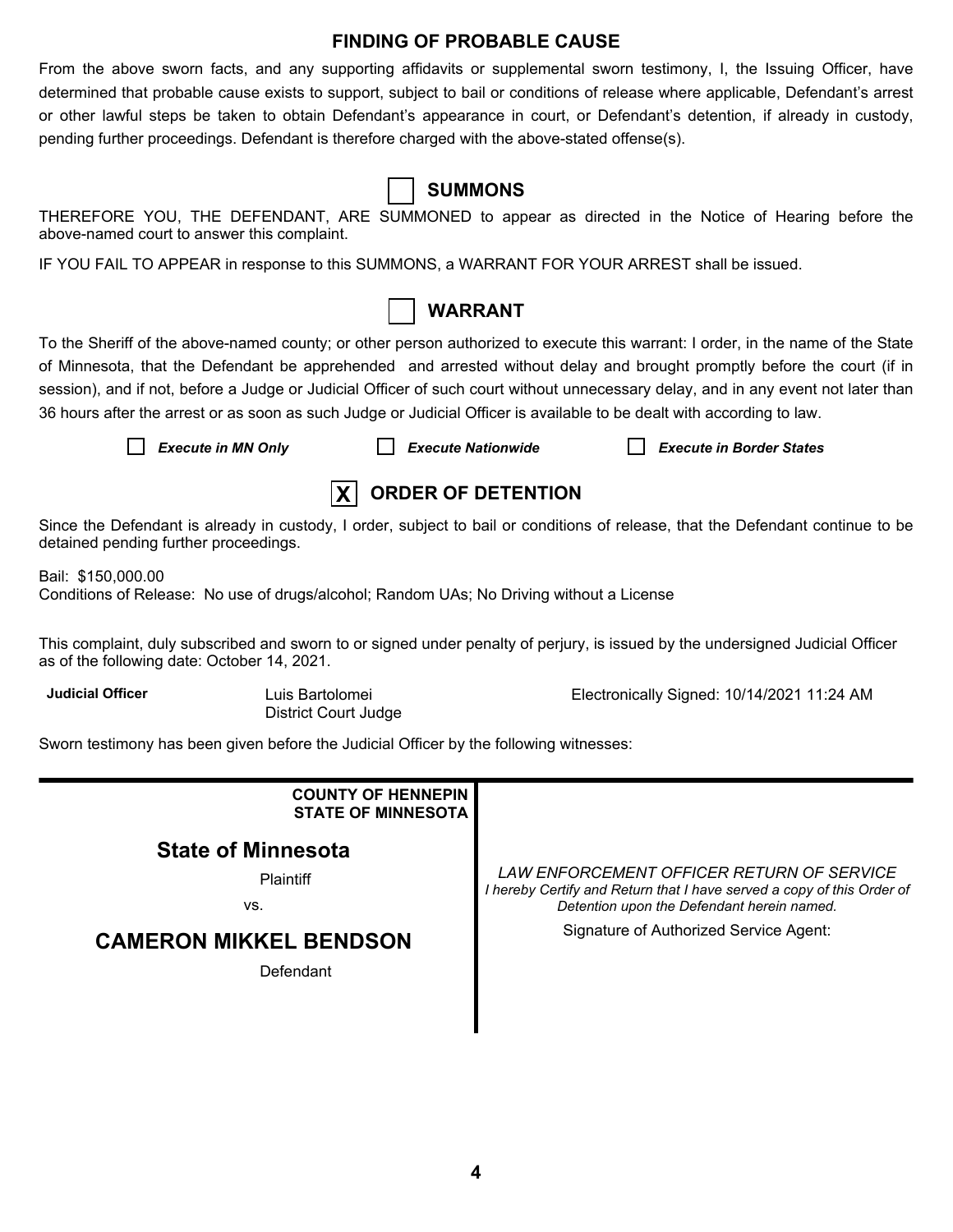# **DEFENDANT FACT SHEET**

| Name:                                             | <b>CAMERON MIKKEL BENDSON</b>                  |  |  |  |
|---------------------------------------------------|------------------------------------------------|--|--|--|
| DOB:                                              | 10/18/1999                                     |  |  |  |
| Address:                                          | 2726 NORTH BRYANT AVE<br>MINNEAPOLIS, MN 55411 |  |  |  |
| <b>Alias Names/DOB:</b>                           |                                                |  |  |  |
| SID:                                              | MN18B82232                                     |  |  |  |
| Height:                                           |                                                |  |  |  |
| Weight:                                           |                                                |  |  |  |
| <b>Eye Color:</b>                                 |                                                |  |  |  |
| <b>Hair Color:</b>                                |                                                |  |  |  |
| Gender:                                           | MALE                                           |  |  |  |
| Race:                                             | White                                          |  |  |  |
| <b>Fingerprints Required per Statute:</b>         | Yes                                            |  |  |  |
| Fingerprint match to Criminal History Record: Yes |                                                |  |  |  |
| Driver's License #:                               |                                                |  |  |  |
| SILS Person ID#:                                  | 898037                                         |  |  |  |
| <b>SILS Tracking No.</b>                          | 3248390                                        |  |  |  |
| <b>Alcohol Concentration:</b>                     |                                                |  |  |  |